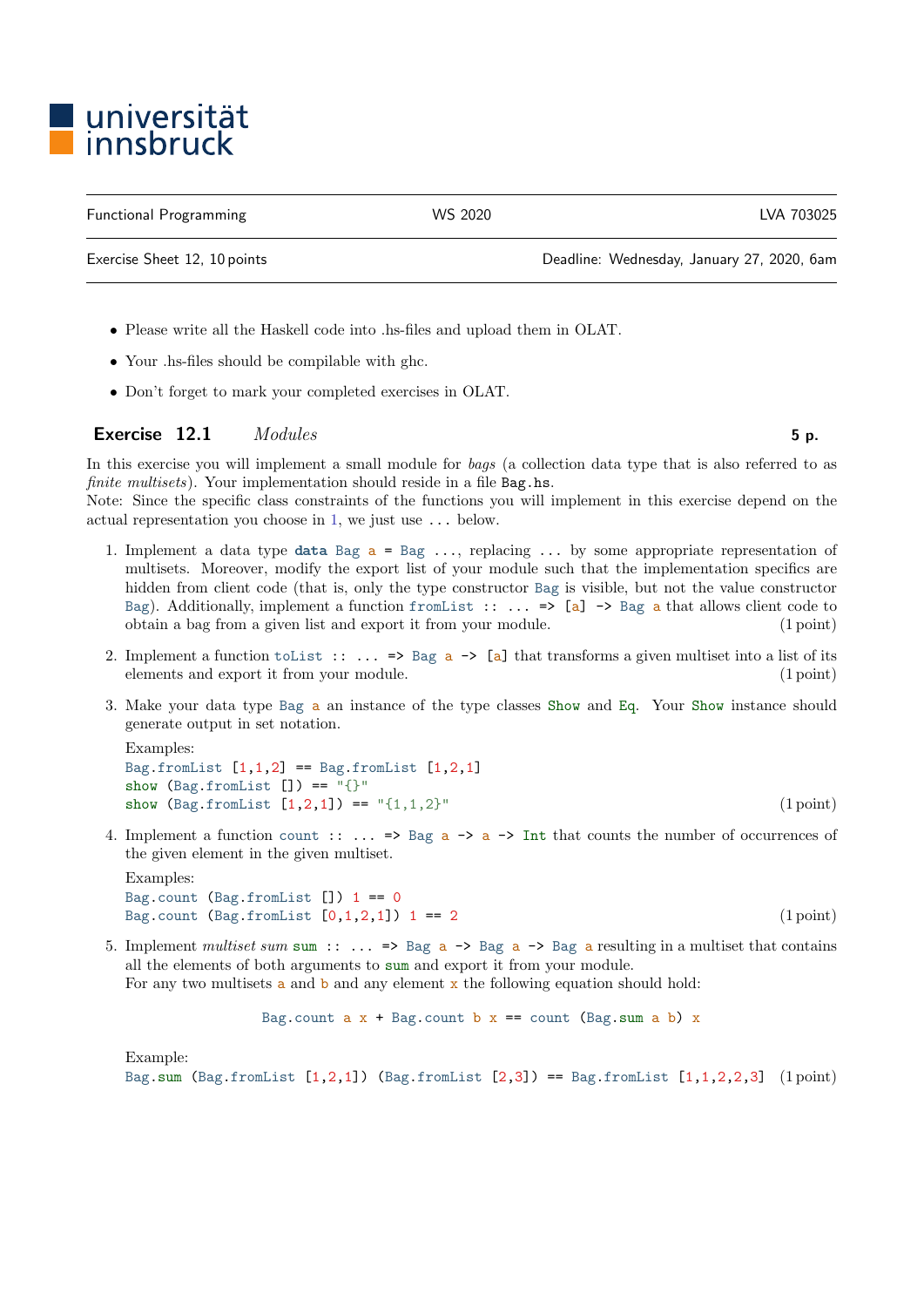## Exercise  $12.2$  Interactive IO 5 p.

Your goal in this exercise is to write a simple REPL (Read Eval Print Loop) that allows a user to inspect specific lines of a file that is specified on startup. Your implementation should reside in a file filerepl.hs.

1. Implement a function replRead :: IO (Maybe Int) that reads a line of user input and tries to return it as an integer. If the input cannot be turned into an integer there should be some kind of error message together with the result Nothing. (1 point)

Note: You can use read :: String  $\rightarrow$  Int to parse strings representing a valid number to Int. Because read :: Read  $a \Rightarrow$  String  $\rightarrow a$  is polymorphic in the return type you may want to specify this type, as in (read "15" :: Int) ==  $15$ .

Examples:

```
ghci> replRead
4 # user input
Just 4 \qquad # result
ghci> replRead
hello # user input
wrong input, try again ... # error message
Nothing # result
```
2. Implement a function replEval :: String -> Int -> IO (Maybe String) that, given a filename and an integer  $n$ , tries to return the nth line of the corresponding file as a string. If this is not possible (for example when n does not correspond to a correct line number of the given file) there should be some kind of error message together with the result Nothing. (1 point)

Examples: ghci> replEval "inputfile.txt" 1 Just "..." # result: the first line of inputfile.txt as string ghci> replEval "inputfile.txt" 1000 1000 is out of bounds # error message Nothing  $#$  result

3. Implement a function replPrint :: Int  $\rightarrow$  String  $\rightarrow$  IO () that, given an integer n and a string s, prints  $s$  as the n<sup>th</sup> line of a file. (1 point)

Example:

ghci> replPrint 1 "this is the first line" line 1: this is the first line

4. Implement a function replLoop :: String -> IO () that combines the previous three functions into an interactive loop. In every iteration of the loop the user should be asked which line of the file she wants to see. Use replRead to read the user input. The loop stops when this results in Just 0. Otherwise, we either have the result Nothing and directly enter the next loop iteration, or we have the result Just n for some integer **n**. At this point we try to retrieve the **n**th line of the given file using replEval. If this fails we directly enter the next loop iteration. Otherwise we use replPrint to print the nth line of the given file and afterwards enter the next loop iteration. (1 point)

Example:

ghci> replLoop "inputfile.txt" which line do you want to see (0 to quit)? 1 **#** user input line 1: this is the first line which line do you want to see (0 to quit)? 0 # exit loop

5. Finally, put everything together into a program filerepl that takes a filename as command line argument. When started, it should first print some information about the given file and then enter replLoop. (1 point) Example: